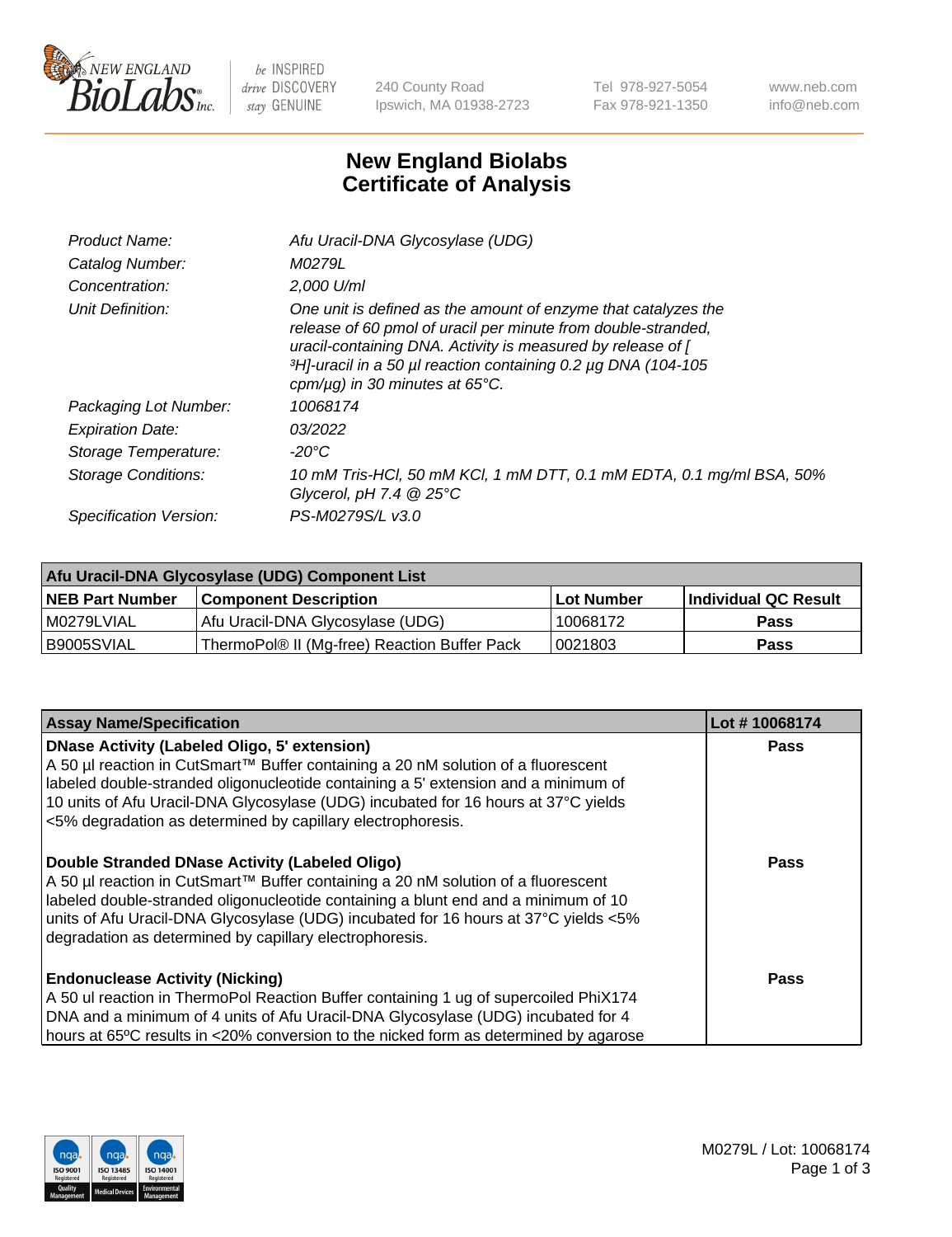

be INSPIRED drive DISCOVERY stay GENUINE

240 County Road Ipswich, MA 01938-2723 Tel 978-927-5054 Fax 978-921-1350

www.neb.com info@neb.com

| <b>Assay Name/Specification</b>                                                                                                                                                                                                                                                                                                                                                                                         | Lot #10068174 |
|-------------------------------------------------------------------------------------------------------------------------------------------------------------------------------------------------------------------------------------------------------------------------------------------------------------------------------------------------------------------------------------------------------------------------|---------------|
| gel electrophoresis.                                                                                                                                                                                                                                                                                                                                                                                                    |               |
| <b>Single Stranded DNase Activity (FAM-Labeled Oligo)</b><br>A 50 µl reaction in CutSmart™ Buffer containing a 20 nM solution of a fluorescent<br>internal labeled oligonucleotide and a minimum of 10 units of Afu Uracil-DNA<br>Glycosylase (UDG) incubated for 16 hours at 37°C yields <5% degradation as<br>determined by capillary electrophoresis.                                                                | Pass          |
| <b>RNase Activity (Extended Digestion)</b><br>A 10 µl reaction in NEBuffer 4 containing 40 ng of a 300 base single stranded RNA<br>and a minimum of 2 units of Afu Uracil-DNA Glycosylase (UDG) is incubated at 37°C.<br>After incubation for 16 hours, >90% of the substrate RNA remains intact as<br>determined by gel electrophoresis using polyacrylamide gel electrophoresis<br>detection.                         | Pass          |
| <b>Protein Purity Assay (SDS-PAGE)</b><br>Afu Uracil-DNA Glycosylase (UDG) is ≥ 95% pure as determined by SDS-PAGE analysis<br>using Coomassie Blue detection.                                                                                                                                                                                                                                                          | <b>Pass</b>   |
| <b>Protein Concentration (A280/NanoDrop)</b><br>The concentration of Afu Uracil-DNA Glycosylase (UDG) is 0.027 mg/ml +/- 10% as<br>determined by UV absorption at 280 nm. Protein concentration is determined by the<br>Pace method using the extinction coefficient of 16,110 and molecular weight of<br>22,720 daltons for Afu Uracil-DNA Glycosylase (UDG) (Pace, C.N. et al. (1995)<br>Protein Sci., 4, 2411-2423). | <b>Pass</b>   |
| <b>Non-Specific DNase Activity (16 Hour)</b><br>A 50 ul reaction in ThermoPol Reaction Buffer containing 1 ug of Lambda DNA and a<br>minimum of 50 units of Afu Uracil-DNA Glycosylase (UDG) incubated for 16 hours at<br>65°C results in a DNA pattern free of detectable nuclease degradation as determined<br>by agarose gel electrophoresis.                                                                        | <b>Pass</b>   |
| <b>Exonuclease Activity (Radioactivity Release)</b><br>A 50 µl reaction in ThermoPol Reaction Buffer containing 1 µg of a mixture of single<br>and double-stranded [3H] E. coli DNA and a minimum of 50 units of Afu Uracil-DNA<br>Glycosylase (UDG) incubated for 4 hours at 65°C releases <0.1% of the total<br>radioactivity.                                                                                        | <b>Pass</b>   |
| <b>DNase Activity (Labeled Oligo, 3' extension)</b><br>A 50 µl reaction in CutSmart™ Buffer containing a 20 nM solution of a fluorescent<br>labeled double-stranded oligonucleotide containing a 3' extension and a minimum of<br>10 units of Afu Uracil-DNA Glycosylase (UDG) incubated for 16 hours at 37°C yields<br><5% degradation as determined by capillary electrophoresis.                                     | Pass          |